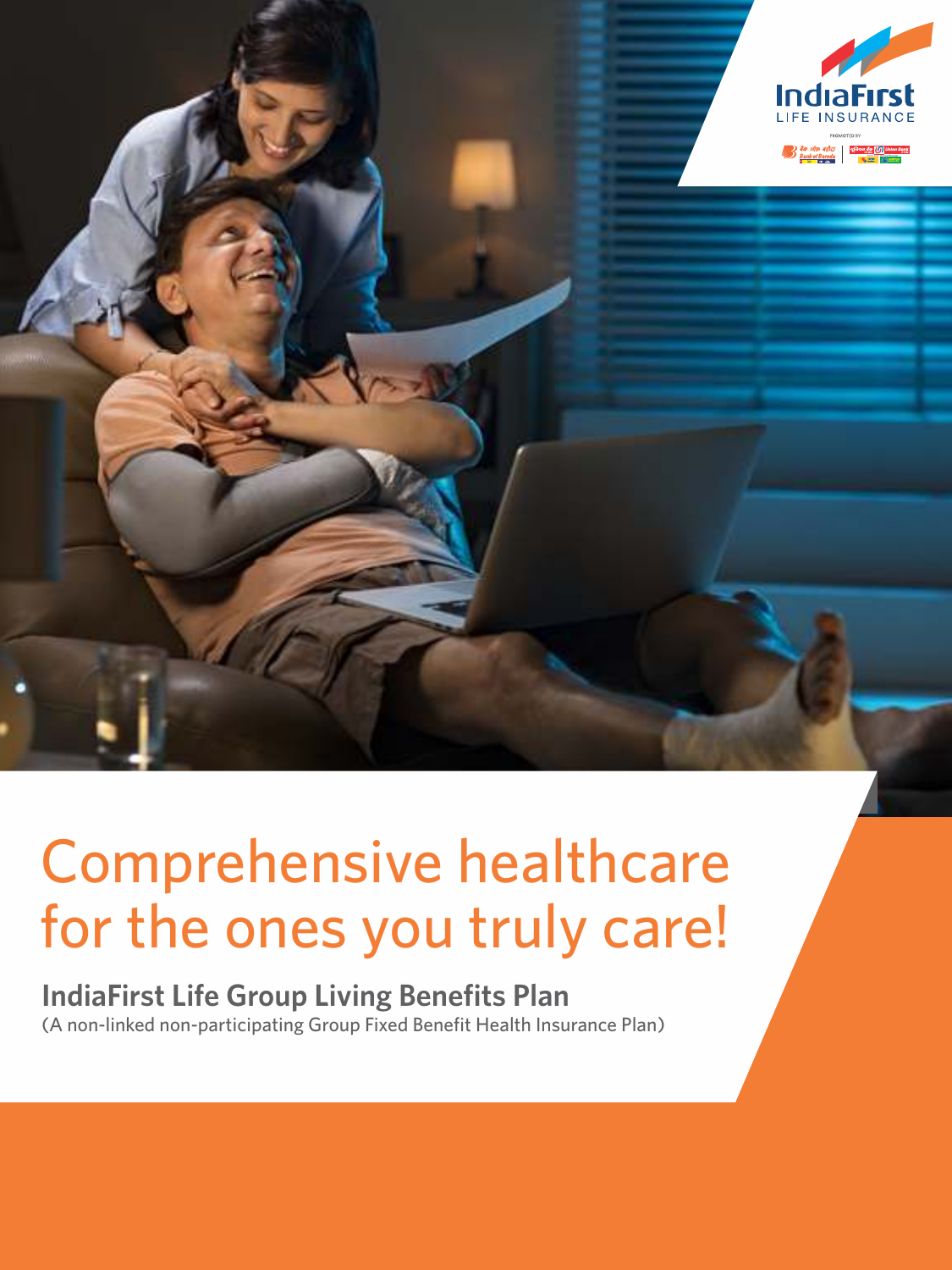## **Before You Start Reading Important Note**

IndiaFirst Life Group Living Benefits Plan is referred to as the Policy throughout the brochure.

## **How Will This Brochure Help You?**

This brochure gives you details of how this policy works throughout its lifetime. It's an important document to refer to.

# **To Help Your Understanding**

We've done our best to explain everything as simply as possible; however, you're likely to come across some terms you're unfamiliar with. Where possible, we've explained these.

We have used plain language that's easy to understand and believe this brochure is a good place to start when planning your future under this health insurance policy.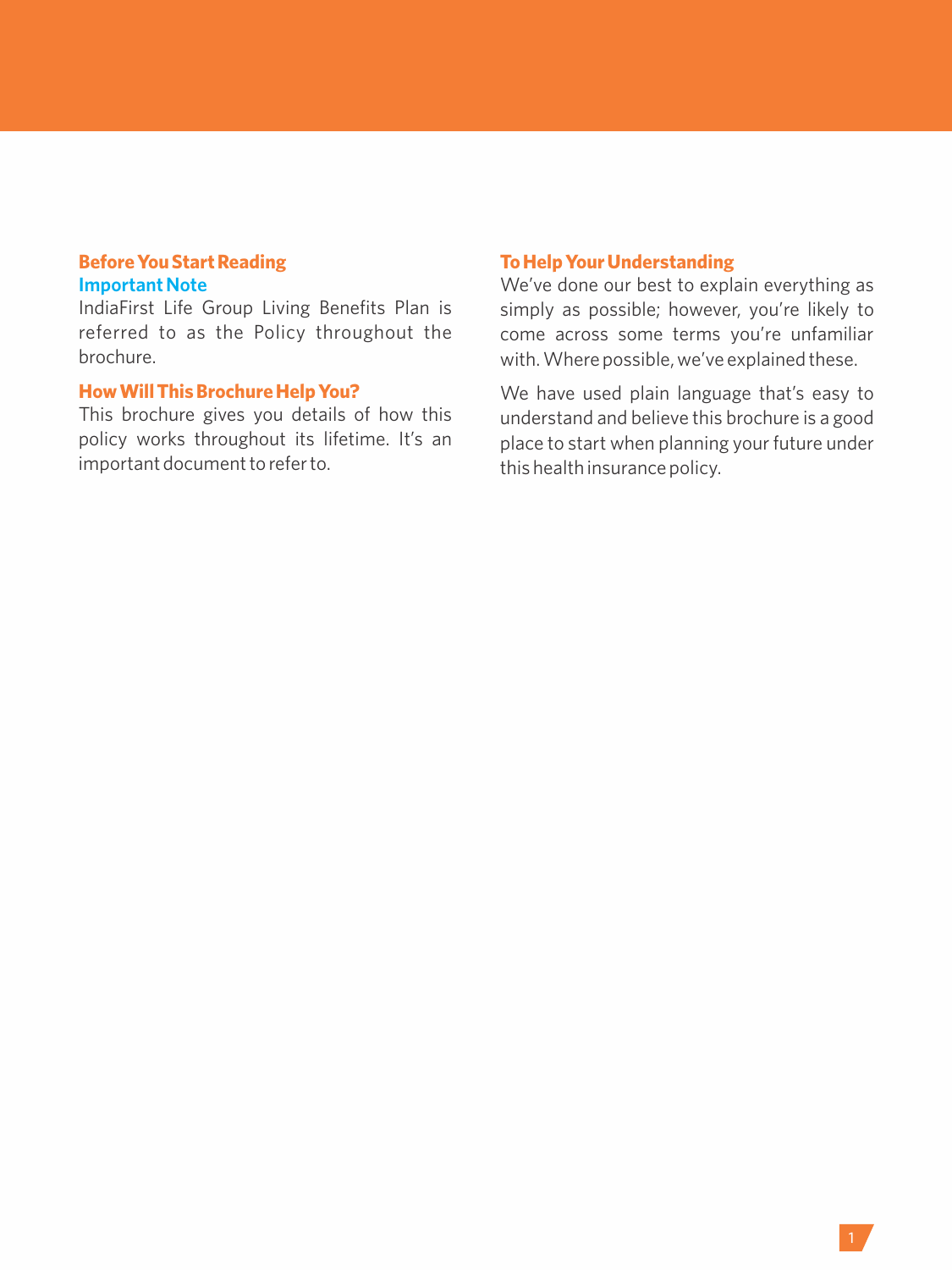# **Introduction**

Health insurance is a vital safety cushion for one's hard-earned savings in today's age of mounting healthcare costs. For you as the Master Policy Holder, a health insurance plan should be designed to meet the specific healthcare needs of your members and offers wide-ranging yet affordable coverage options for a financially secured future.

Presenting, IndiaFirst Life Group Living Benefits Plan, a comprehensive plan that provides necessary financial assistance to your members / employees / customers in an event of hospitalization, fracture, disability or on Cancer, Vector Borne diseases or COVID-19 or SARS-CoV-2.

# **Executive Summary**

## **For the Master Policyholder**

- You can now provide financial support to all your members / customers / employees on occurrence of any of the covered medical exigencies
- Enjoy tax benefits as per applicable tax laws

#### **For the Member**

- You can avail the cover at reasonable premium
- You get a customized health insurance plan, as per your healthcare requirements
- You can protect yourself from the financial impact of rising healthcare costs
- Enjoy tax benefits as per applicable tax laws

## **1. What is IndiaFirst Life Group Living Benefits Plan?**

IndiaFirst Life Group Living Benefits Plan is a nonlinked, non-participating, group fixed benefit health insurance plan that offers lumpsum payout in the event of hospitalization, fracture, disability or on diagnosis of Cancer, Vector Borne diseases, on positive diagnosis of COVID-19 or SARS-CoV-2 (and being quarantined in any government authorized hospitals or centers), as per the cover option(s) selected by the Master Policyholder/ Member.

## **2. Who are the people involved in this Policy?**

This Policy includes the 'Master Policyholder' and the 'Member'.

#### **Who is the Master Policyholder?**

Master Policyholder is you, who offers this Policy to its members / customers / employees in order to secure themselves and their family against uncertainties. The Master Policyholder holds and operates the Policy and may be any of the following:

- i) Employees of any organization and/or micro Finance institution.
- ii) Any Associations, where the members represent a particular profession/ trade/ domestic worker/ Anganwadi workers;
- iii) Any Government Agencies;
- iv) Any Co-operative Societies;
- v) Parents of School/College Students as members;
- vi) Any other groups as may be approved by IRDAI from time to time.

#### **Who is the Member?**

The Member, at the time of applying for cover for the first time, could be an individual in the age group of 18 to 65 years (last birthday) and s/he is the member / customer / employee of the Master Policyholder.

The age limits for a member are -

|                              | Minimum age at entry 18 years as on last birthday                                                                                                    |
|------------------------------|------------------------------------------------------------------------------------------------------------------------------------------------------|
|                              | Maximum age at entry 65 years as on last birthday                                                                                                    |
| Maximum Cover<br>Ceasing age | For Cancer Cover &<br>Coronavirus Cover<br>options - 66 years as on<br>last birthday<br>For other cover<br>options - 80 years as on<br>last birthday |

## **3. What types of cover are available under this policy?**

The policy provides health insurance cover to members of a group, on an individual or family floater basis.

A family floater policy shall only be applicable with Daily Hospital Cash Benefit (DHCB) cover option. The member can include his /her legally wedded spouse, dependent unemployed children, unmarried daughters including divorcee and widowed daughters. The maximum number of persons to be covered under the family floater option will be 4 including the member and the combinations possible are:

- $1)$  2 Adult(A)
- 2)  $2A + 1$  Child (C)
- $3) 7A + 2C$
- 4) 1A + 1C
- 5)  $1A + 2C$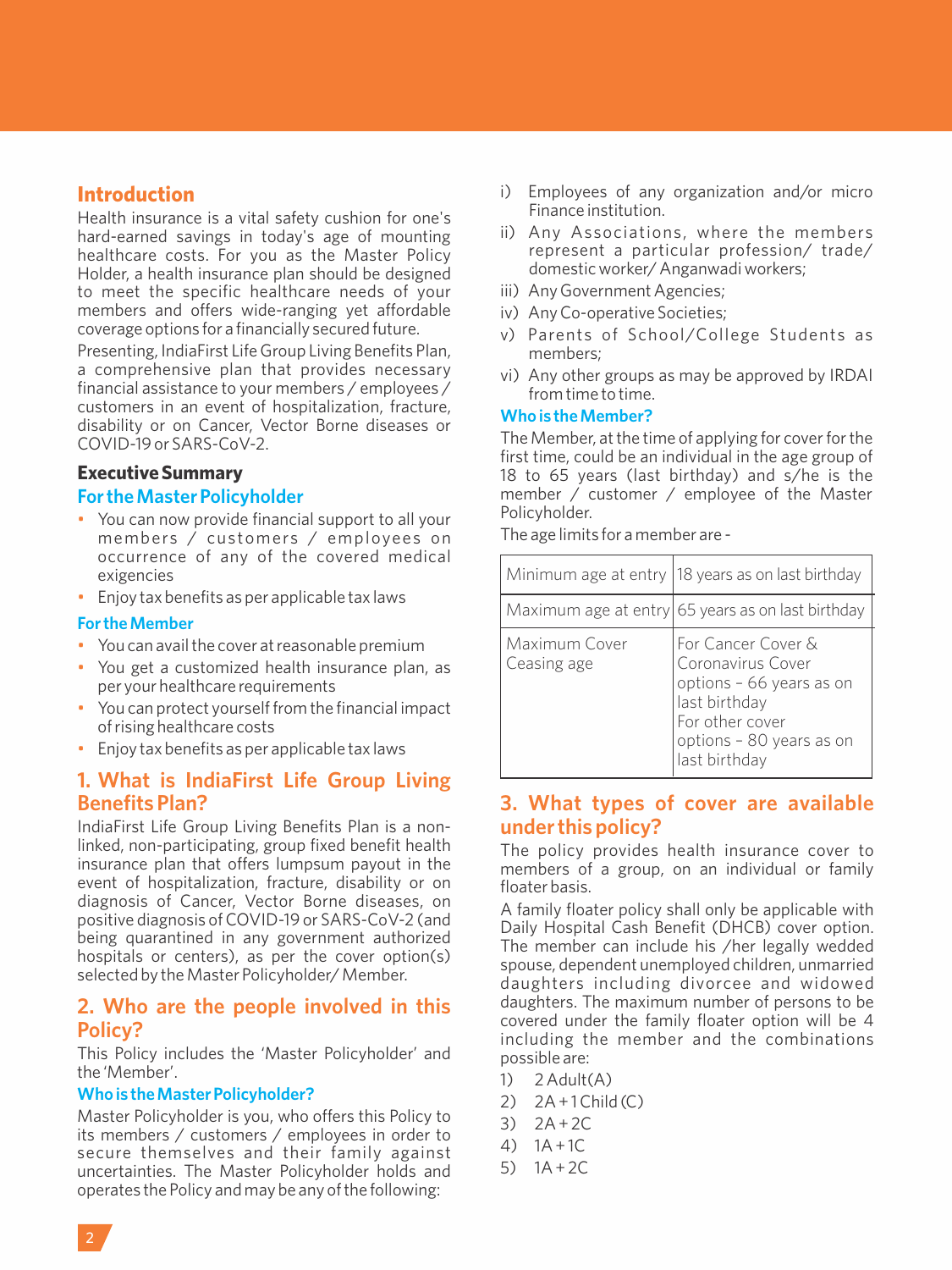Children shall only be covered under Daily Hospital Cash Benefit option, subject to following age limits:

| Minimum age at entry      | 91 davs                      |
|---------------------------|------------------------------|
| Maximum age at entry      | 24 years as on last birthday |
| Maximum Cover Ceasing age | 25 years as on last birthday |

DHCB chosen will be applicable for all the members covered in the family.

# **4.What is the group size to whom the cover can be offered?**

| Minimum Group Size | 7 members. |
|--------------------|------------|
| Maximum Group Size | No limit   |

# **5. What are the minimum and maximum annualized premium under this policy?**

Minimum annualized premium applicable under this policy is INR 100 p.a. There is not limit on the Maximum annualized premium applicable under this policy, subject to Board Approved Underwriting Policy.

# **6. What is the minimum and maximum Sum Insured under this policy?**

The minimum and maximum Sum Insured options available are as follows:

| Cover Option/ Event                     |                 | Minimum Sum Insured (in INR)   Maximum Sum Insured (in INR) |
|-----------------------------------------|-----------------|-------------------------------------------------------------|
| Daily Hospital Cash Benefit             | $1,000$ per day | 10,000 per day                                              |
| Broken Bones Cover                      | 10.000          | 1,00,000                                                    |
| Accidental Total Permanent Disability   | 10.000          | 1,00,000                                                    |
| Accidental Partial Permanent Disability | 10,000          | 1,00,000                                                    |
| Cancer Cover                            | 10,000          | 50,00,000                                                   |
| Vector Borne Diseases Cover             | 5,000           | 1,00,000                                                    |
| Coronavirus Cover                       | 25,000          | 2,00,000                                                    |

Note – Intensive Care Unit (ICU) means an identified section, ward or wing of a hospital which is under the constant supervision of a dedicated Medical Practitioner(s), and which is specially equipped for the continuous monitoring and treatment of patients who are in a critical condition, or require life support facilities and where the level of care and supervision is considerably more sophisticated and intensive than in the ordinary and other wards.

The Sum insured for Daily Hospitalization Cash Benefit if admitted in ICU will be twice the Daily Hospitalization Cash Benefit (normal) payable per day.

Sum Insured can be chosen in multiples of INR 500. Maximum Sum Insured offered under the cover will be as per Board approved underwriting policy. In case multiple cover options are selected, Master Policyholder/ Member shall have to select separate Sum Insured for each selected cover option.

## **7. What are the policy period options available under this policy?**

A fixed policy period of 12 months is available under this policy.

#### **8. What is the mode/frequency of payment of premiums?**

Master Policyholder/ Member can pay premiums on a monthly, quarterly, half yearly or yearly basis.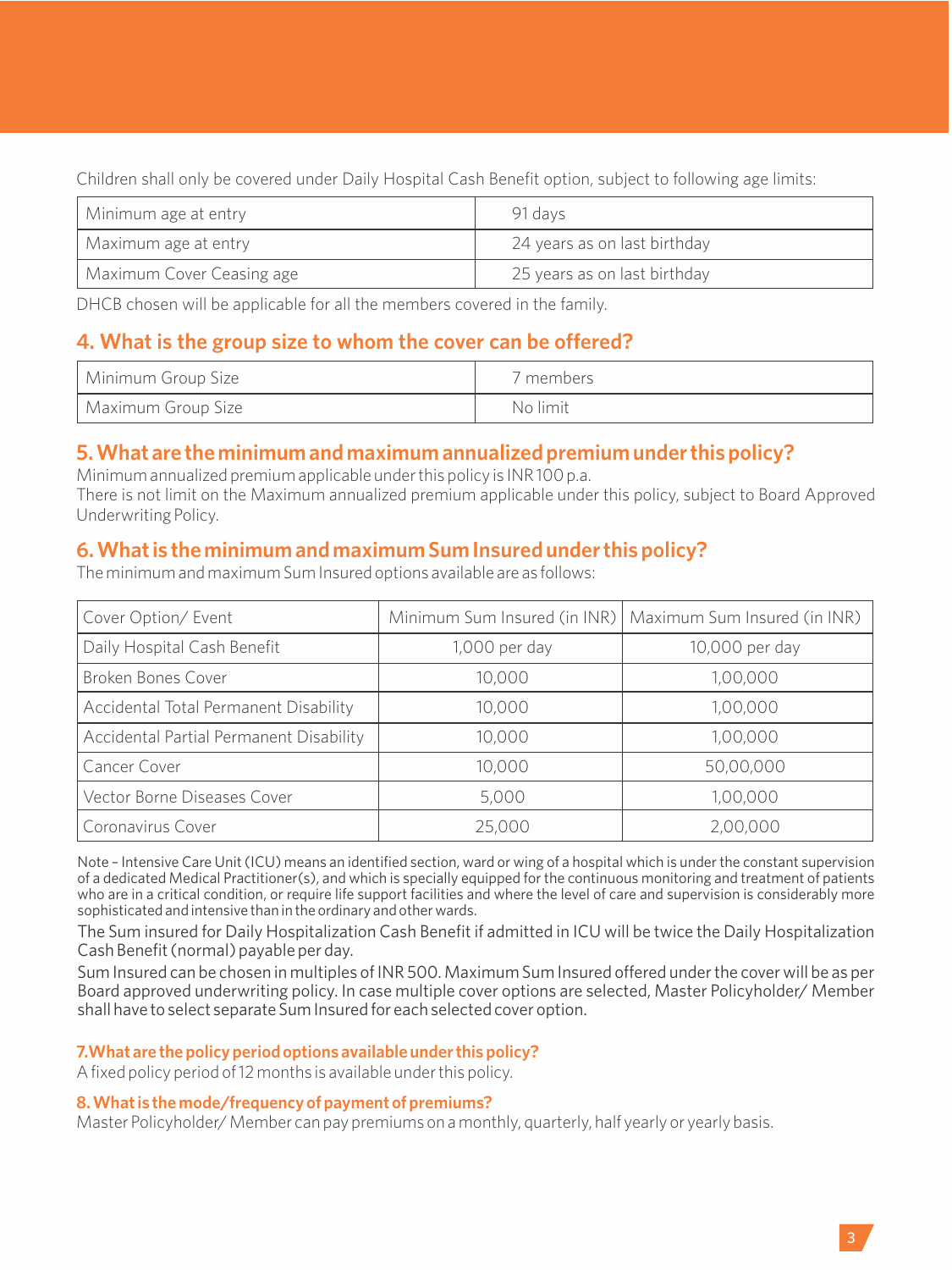#### **9. What are the cover options available under this policy?**

IndiaFirst Life Group Living Benefits Plan provides flexibility to choose from 6 cover options. Master policyholder /member can choose any one of the below options or combination of options at policy commencement.

- A. Daily Hospitalization Cash Benefit (DHCB)
- B. Broken Bones Cover
- C. Disability Cover
- D. Cancer Cover
- E. Vector Borne Diseases Cover
- F. Coronavirus Cover

#### **A. Daily Hospital Cash Benefit (DHCB)**

If the life insured is Hospitalized during the policy period, for a minimum period of 24 'In-patient Care' hours, then Daily Hospital Cash Benefit (DHCB) as selected at inception, will be payable irrespective of the actual hospitalization expenses incurred. On hospitalization for a minimum period of 24 'Inpatient Care' hours in ICU, twice the DHCB amount as selected at inception will be payable per day.

The member can avail this benefit for maximum 60 days during the policy period after which the cover will cease till renewal of the policy. In case of family floater option, the entire family will be covered for maximum 60 days during the year after which the cover will cease till renewal of the policy.

Sum Insured will be reinstated in full at the beginning of next policy commencement date irrespective of the member having claimed the hospitalization benefit or not in the previous policy period.

A hospital means any institution established for inpatient care and day care treatment of illness and / or injuries and which has been registered as a hospital with the local authorities under the Clinical Establishments (Registration and Regulation) Act, 2010 or under the enactments specified under the Schedule of Section 56 (1) of the said Act or complies with all minimum criteria as under:

- i. has qualified nursing staff under its employment round the clock;
- ii. has at least 10 inpatient beds, in those towns having a population of less than 10,00,000 and 15 inpatient beds in all other places;
- iii. has qualified Medical Practitioner(s) in charge round the clock;
- iv. has a fully equipped operation theatre of its own where surgical procedures are carried out
- v. maintains daily records of patients and makes these accessible to the Insurance company's authorized personnel.

#### **B. Broken Bones Cover**

Sum Insured under this cover option, as chosen at inception of policy is payable in case of any kind of accidental bodily injury resulting in any kind of fracture (hand, leg, etc.). The benefit payable on first claim will be 50% of sum insured and the remaining will be paid if claimed for the second time during the policy period. Sum Insured will be reinstated in full at the beginning of next policy commencement date irrespective of the member having claimed the benefit in the previous policy period.

## **C. Disability Cover**

This option provides cover against:

- o Accidental Total Permanent Disability (ATPD), if the member is totally and permanently disabled as a result of an accident during the policy period, or as
- o Accidental Permanent Partial Disability (APPD), i.e. if the member is partially and permanently disabled as a result of an accident during the policy period,

as chosen by the policyholder at the inception of policy.

- The Master Policyholder/ Member may choose any one of the benefits, ATPD or APPD
- For ATPD, the master policyholder/member can choose disability benefit up to 125% of sum insured selected under this cover option, and for APPD the master policyholder/member can choose disability benefit up to 100% of sum insured selected under this cover option.
- The disability benefit will be payable only once during the policy period.

Please note that the benefits under "Broken Bones Cover" and "Disability Cover" are payable independently on happening of the incidents covered subsequent to accident".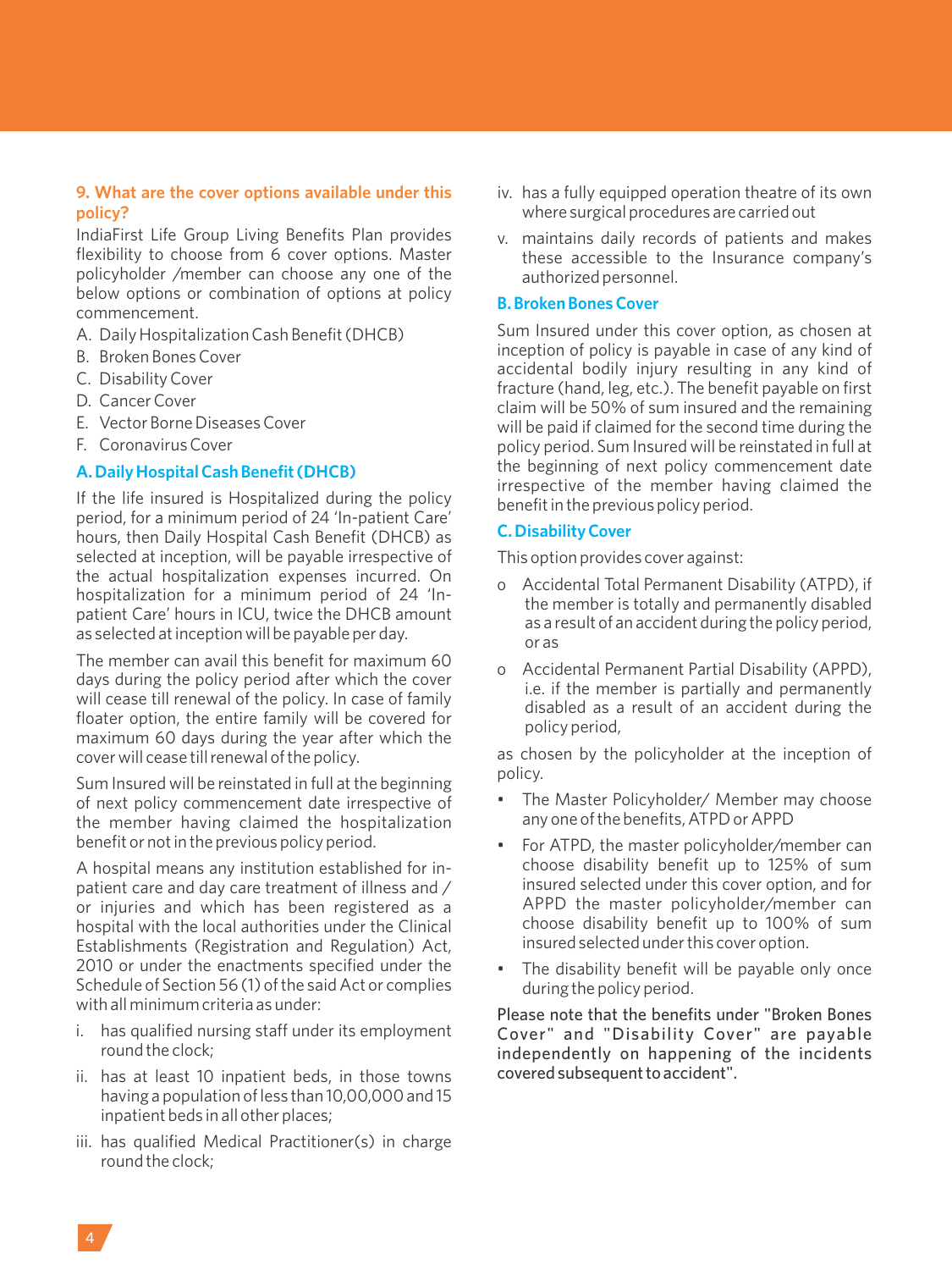The definitions of terminologies used are as follows:

- **a) Accident:** An accident is a sudden, unforeseen and involuntary event caused by external and visible means
- **b) Injury:** Injury means accidental physical bodily harm excluding illness or disease solely and directly caused by external, violent, visible and evident means which is verified and certified by a Medical Practitioner
- **c) Medical Practitioner:** Medical Practitioner means a person who holds a valid registration from the Medical Council of any State or Medical Council of India or Council for Indian Medicine or for Homeopathy set up by the Government of India or a State Government and is thereby entitled to practice medicine within its jurisdiction; and is acting within its scope and jurisdiction of license. The Medical practitioner should not be:
	- i. the policyholder/insured person himself/ herself; or
	- ii. an authorized insurance intermediary (or related persons) involved with selling or servicing the insurance contract in question; or
	- iii. employed by or under contractual engagement with the insurance company;
	- iv. related to the policyholder/insured person by blood or marriage
- **d) Total and Permanent Disability** should occur within 90 days of the accident independent of any other causes from the date of the Accident. We will have the right to evaluate the insured to confirm total and permanent disability.

Definition 1: Loss of use of limbs or visual loss

As a result of accidental bodily injury the Life insured has suffered

- Loss of the use of both limbs; or
- Loss of the sight in both eyes (Blindness); or
- Loss of the use of one limb and the sight of one eye

The loss of a limb means the physical separation of two or more limbs, at or above the wrist or ankle level limbs as a result of injury. This will include medically necessary amputation necessitated by injury. The separation has to be permanent without any chance of surgical correction. Loss of a limb resulting directly or indirectly from self-inflicted injury, alcohol or drug abuse is excluded. The loss of use of the particular limb must be certified by a relevant Medical

Practitioner and documented for an uninterrupted period of at least six months.

- 1. The total loss of vision in one eye means total, permanent and irreversible loss of all vision in an eye as a result of accident.
- 2. Loss of sight in both eyes (Blindness) evidenced by:
- I. Total, permanent and irreversible loss of all vision in both eyes as a result of accident
	- i. corrected visual acuity being 3/60 or less in both eyes or;
	- ii. the field of vision being less than 10 degrees in both eyes
- II. The diagnosis of blindness or the total loss of vision in one eye must be confirmed and must not be correctable by aids or surgical procedure Definition 2:

#### **Loss of independent living**

Permanent Loss of ability through an injury caused solely by an accident, to do at least 3 of the 6 tasks listed below ever again. Total and Permanent Disability should occur within ninety 90 days of the accident independent of any other causes.

For the purpose of this benefit, the word "permanent" shall mean beyond the scope of recovery with current medical knowledge and technology.

The insured person must need the help or supervision of another person and be unable to perform the task on their own, even with the use of special equipment routinely available to help and having taken any appropriate prescribed medication. Loss of independent living must be medically documented for an uninterrupted period of at least six months.

#### The tasks are:

i. Washing: the ability to wash in the bath or shower (including getting into and out of the bath or shower) or wash satisfactorily by other means;

ii. Dressing: the ability to put on, take off, secure and unfasten all garments and, as appropriate, any braces, artificial limbs or other surgical appliances;

iii. Transferring: the ability to move from a bed to an upright chair or wheelchair and vice versa;

iv. Mobility: the ability to move indoors from room to room on level surfaces

v. Toileting: the ability to use the lavatory or otherwise manage bowel and bladder functions so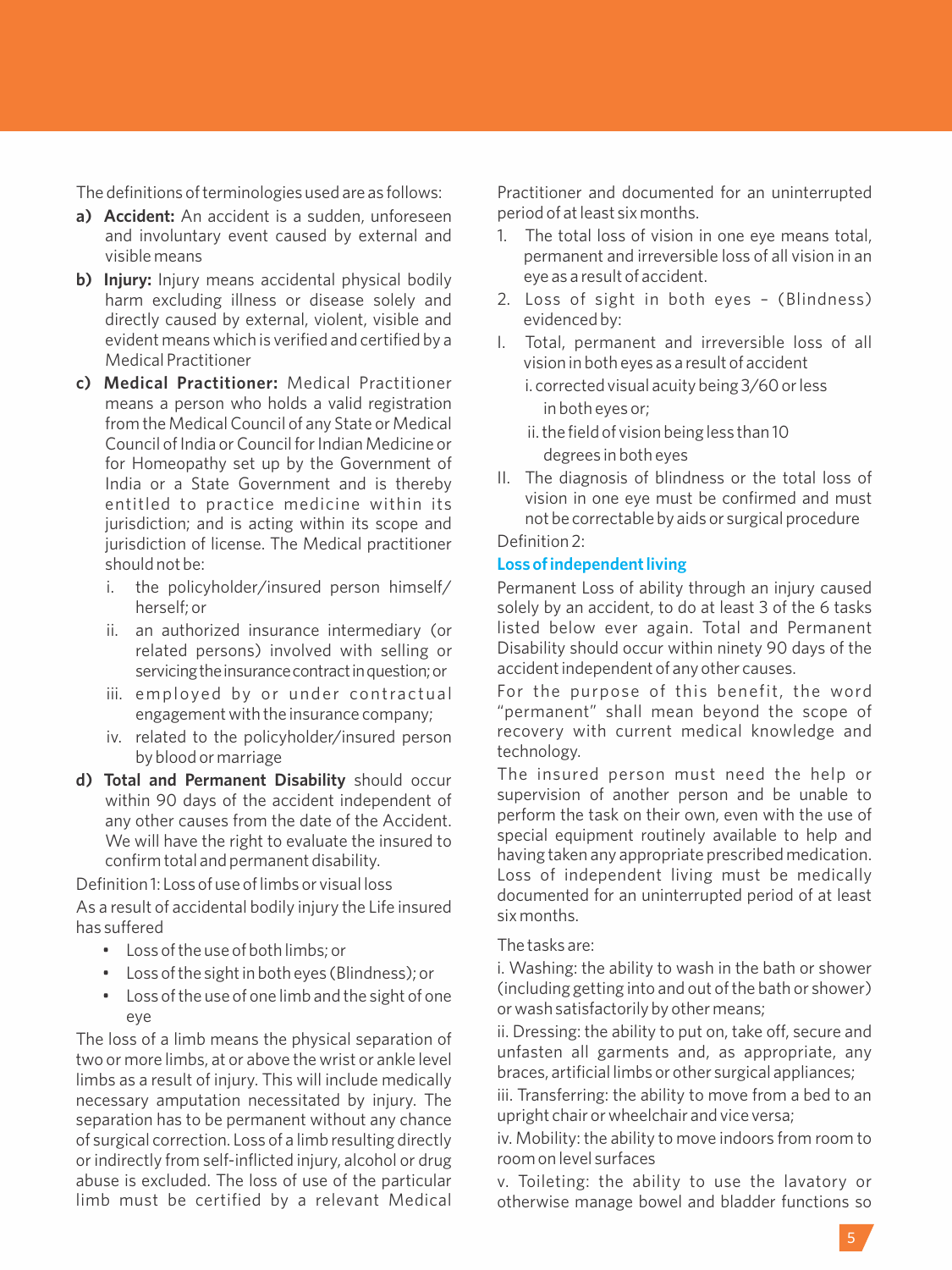as to maintain a satisfactory level of personal hygiene;

vi. Feeding: the ability to feed oneself once food has been prepared and made available

Proof of the same must be submitted to us while the Person Insured is alive and permanently disabled. The relevant specialist Medical Practitioner and the Insurer's appointed Medical Practitioner, both must reasonably expect that the disability will last throughout life with no prospect of improvement, irrespective of when the cover ends. The Insurer will have the right to evaluate the insured person to confirm total and permanent disability

**e) Accidental Permanent Partial Disability:** A member shall be regarded as being partially & permanently disabled, only if that life, as a result of accident subject to the following PPD:

- Loss of sight in one eye: Total, permanent and irreversible loss of all vision in an eye as a result of accident. it is evidenced by:
	- i. corrected visual acuity being 3/60 or less in the affected eye or;
	- ii. the field of vision being less than 10 degrees in the affected eye. The diagnosis of loss of sight must be confirmed and must not be correctable by aids or surgical procedure
- Loss of Hearing: Total and irreversible loss of hearing in both ears as a result of accident. This diagnosis must be supported by pure tone audiogram test and certified by an Ear, Nose and Throat (ENT) specialist. Total means "the loss of hearing to the extent that the loss is greater than 90decibels across all frequencies of hearing" in both ears.
- Loss of Speech: I. Total and irrecoverable loss of the ability to speak as a result of injury or disease to the vocal cords. The inability to speak must be established for a continuous period of 12 months. This diagnosis must be supported by medical evidence furnished by an Ear, Nose, Throat (ENT) specialist.
- Loss of hand or foot: The physical separation of hand or foot at or above the wrist or ankle level limbs as a result of injury. This will include medically necessary amputation necessitated by injury. The separation has to be permanent without any chance of surgical correction.

- In order for opted benefit to be payable under APPD, such disability must have persisted for a period of at least 180 days and must in opinion of a specialized medical practitioner, appointed by the company, be deemed permanent. If the Partial & Permanent Disability is due to accident/injury, then claim needs to be admitted within 90 days of accident/injury. However, if there is valid reason of late claim reporting then same may be verified on case to case basis and will honour the claim accordingly. In case of physical severance of the hand at or above the wrist or foot at or above the ankle joint the 180 days deferment period shall not be applicable.

## **D. Cancer Cover**

On diagnosis of early stage of cancer, 20% of sum insured under this cover option, chosen at inception of policy is payable and remaining 80% is payable on advanced stage during the policy period. If cancer is detected at advanced stage, then 100% of sum insured chosen is payable during the policy term.

There is a waiting period of 180 days from the member risk commencement date for eligibility of the benefit i.e. no benefit will be payable for diagnosis during this period. This benefit can be claimed only once and hence will terminate on payment of 100% of sum insured or policy term whichever is earlier.

**Early Stage Cancer** shall mean the presence of one of the following malignant conditions:

- Prostrate tumour histologically described as TNM Classification T1a or T1b or T1c or of another equivalent or lesser classification.
- Chronic Lymphocytic Leukaemia classified as RAI Stage I or II;
- Hodgkin's Lymphoma Stage I
- Papillary Carcinoma of the thyroid histologically classified as T1aN0M0/T1bN0M0 according to the TNM classification. The benefit will be paid only when total thyroidectomy is performed to treat this condition.

The Diagnosis must be established by histopathological evidence and confirmed by a Pathologist. Pre-malignant lesions and conditions, unless listed above, are excluded.

Advanced Stage Cancer means all Stage IV malignant tumour with the presence of distant metastasis. A spread to lymph nodes only is not covered under this definition. The diagnosis of malignancy must be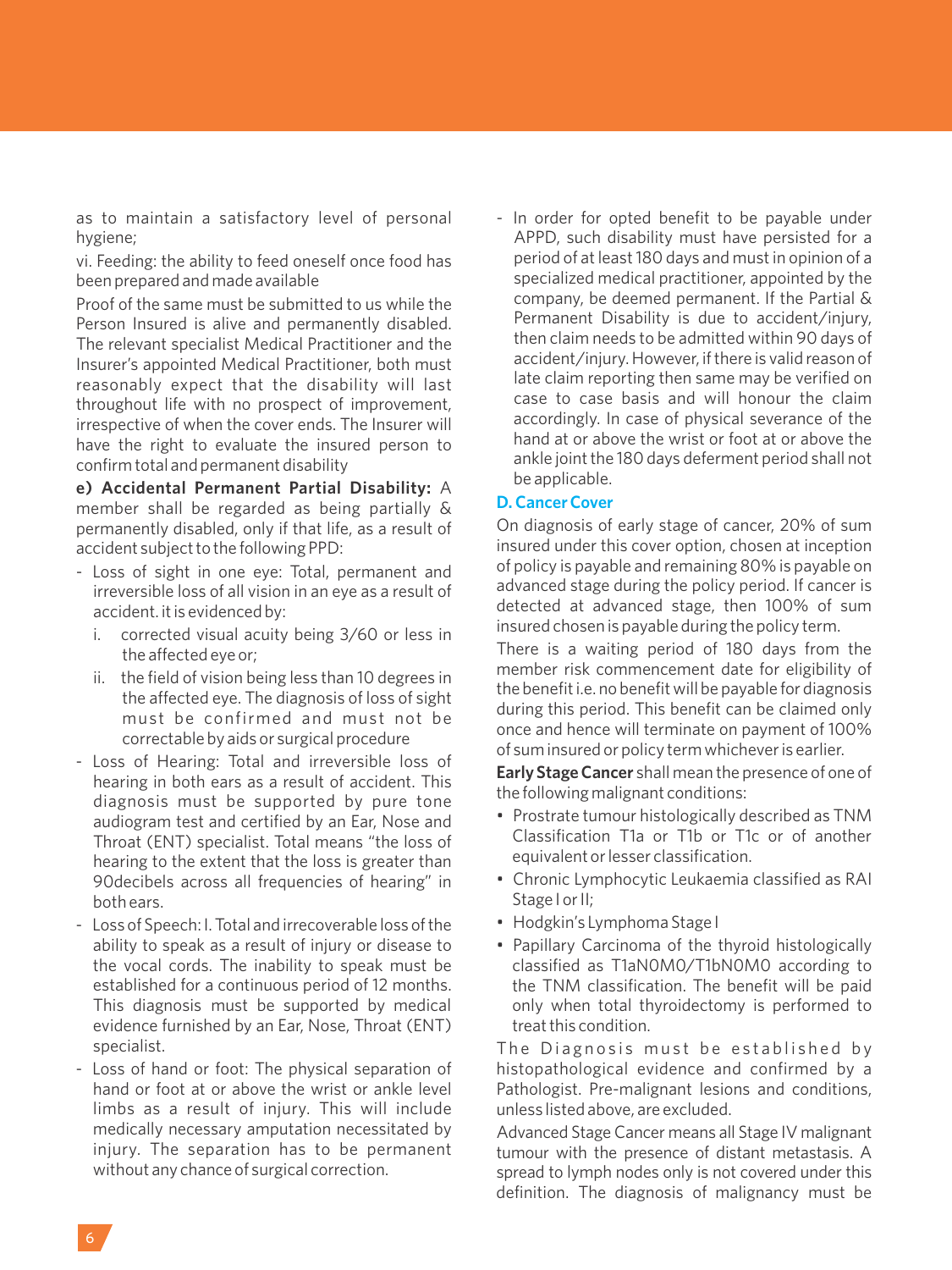#### confirmedbyhistologicalevidence.

#### **E. Vector Borne Diseases Cover**

On diagnosis of Malaria, Dengue, Filariasis, Kalaazar, Japanese Encephalitis or Chikungunya, sum insured as chosen at inception of policy under this cover option, is payable. Member can claim upto two times under this cover option, within the policy period. The benefit payable on first claim will be 50% of sum insured and the remaining will be paid if claimed for the second time during the policy period. Sum Insured will be reinstated in full at the beginning of next policy commencement date irrespective of the member having claimed the benefit in the previous policy period

The definitions of diseases are as follows:

- **a) Malaria** which is confirmed by a medical practitioner with confirmatory tests indicating presence of Plasmodium falciparum/ vivax/ malaria in the his/her blood by laboratory examination countersigned by a pathologist/microbiologist in peripheral blood smear or positive rapid diagnostic test (antigen detection test).
- **b) Dengue** Fever which is confirmed by Medical Practitioner along with laboratory examinations re sults countersigned by a Pathologist/microbiologist indicating 1. Decreasing platelet levels- less than 100,000 cells/mm3: and 2. Immunoglobulins /Polymerase Chain Reaction (PCR) test showing positive results for Dengue 3. Concurrent to the above two conditions the final diagnosis should be confirmed as Dengue Fever.
- **c) Filariasis** commonly known as elephantiasis must be confirmed by a Medical Practitioner with laboratory examination with presence of microfilariae in a blood smear by microscopic examination and along with any two of the following Clear and visible manifestation of the disease: 1. lymphoedema, 2. elephantiasis and 3. scrotal swelling 4. Concurrent to the above three conditions the final diagnosis should be confirmed as Filariasis. If the Insured Person is already infected with Filariasis prior to first Policy inception then this benefit will not be extended for lifetime 2. Once the Sum Insured is paid for any Insured Person, no other claim for this particular condition shall be paid to the Insured

Person in his/her entire lifetime.

- **d) Kala Azar** with the diagnosis of Visceral Leishmaniosis, also known as kala-azar which is characterized by irregular bouts of fever, substantial weight loss, swelling of the spleen and liver and anaemia and same must be confirmed by a Medical Practitioner by parasite demonstration in bone marrow/spleen/lymph node aspiration or in culture medium as the confirmatory diagnosis or positive serological tests for kala azar indicating presence of this disease.
- **e) Japanese Encephalitis:** is characterized by rapid onset of high fever, headache, neck stiffness, disorientation, coma, seizures, spastic paralysis and same must be confirmed by a Medical Practitioner by positive serological test for Japanese Encephalitis by immunoglobulin M (IgM) antibody capture ELISA (MAC ELISA) for serum and cerebrospinal fluid (CSF).
- **f) Chikungunya:** is characterized by an abrupt onset of fever with Joint pain. Other common signs and symptoms include muscle pain, headache, nausea, fatigue and rash and same must be confirmed by a Medical Practitioner and by Serological tests, such as enzyme-linked immunosorbent assays (ELISA), confirming the presence of IgM and IgG anti-chikungunya antibodies.

## **F. Coronavirus Cover**

On positive diagnosis of COVID-19 or SARS-CoV-2 and being quarantined in the Government authorised centers or hospitals specific to Coronavirus, Sum Insured applicable under this option shall be payable. Member can claim upto two times under this cover option, within the policy period. The benefit payable on first claim will be 50% of sum insured and the remaining will be paid if claimed for the second time during the policy period. Sum Insured will be reinstated in full at the beginning of next policy commencement date irrespective of the member having claimed the benefit in the previous policy period.

Currently no benefit will be payable in case of home quarantine on positive diagnosis of COVID-19 or SARS-CoV-2. In future if home quarantine on positive diagnosis of COVID-19 or SARS-CoV-2 is prescribed and approved as a quarantine center by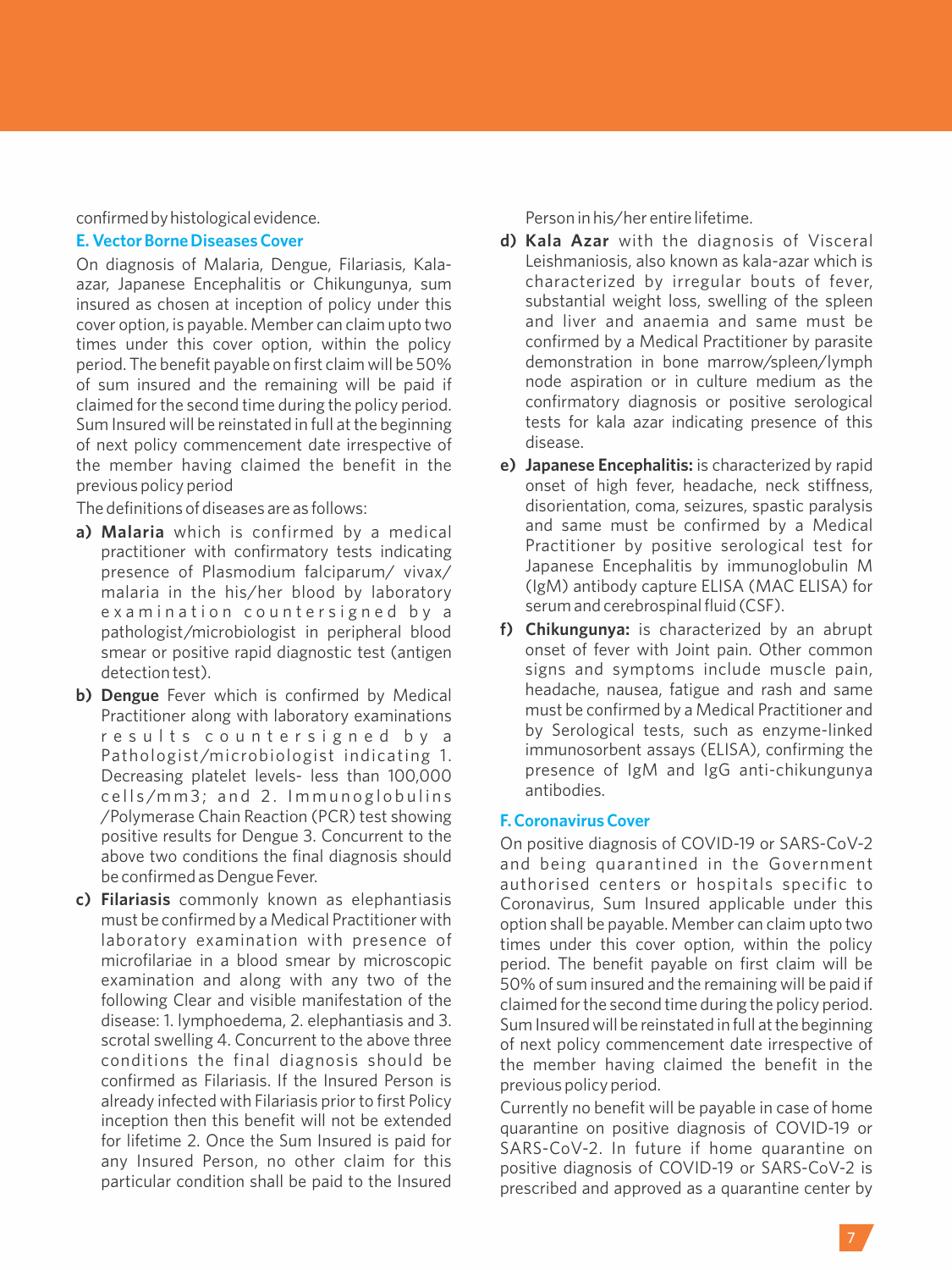the Central or the State Government or Local Authority then benefit as mentioned above will be payable.

Note - Quarantine shall mean isolation which is prescribed by the Central or the State Government or local authority; and in a place arranged and approved as a quarantine center by the Central or State Government or Local Authority.

#### **10. What is the maturity benefit payable under this Policy?**

There is no maturity benefit payable under the policy.

## **11. What is the death benefit in this Policy?**

There is no death benefit payable on death of the member till the end of policy term or prior to terminal date. If death occurs before registering the claim for any benefit eligible as per the plan option chosen, then the same will be paid to the nominee/ appointee/ legal heir.

# **12. What is the surrender benefit payable under this Policy?**

There is no surrender benefit under this policy.

However, you, the Master Policyholder can surrender the Policy anytime. In case of surrender of the policy within the policy period, the member shall get an option to continue the policy as an individual policy till their coverage is terminated as per Certificate of Insurance.

# **13. What are the tax benefits under this Policy?**

Tax benefits may be available on premiums paid and benefits receivable as per prevailing Income Tax Laws. These are subject to change from time to time as per the Government Tax laws. Please consult your tax consultant before investing.

## **14. Is there a grace period for missed premiums in this policy?**

Grace period means the specified period of time immediately following the premium due date during which a payment can be made to continue a policy. If a valid claim has occurred during grace period, then the chosen benefit will be paid after deducting due premium. 15 days of grace period will be allowed under monthly premium mode and 30 days for all other premium modes, wherever applicable.

In case of renewal of the policy 30 days grace period is allowed to the Master policyholder/member in force without loss of continuity benefits such as waiting periods. If a claim has occurred during this grace period (i.e the grace period between previous policy end date and renewal policy commencement date), then the chosen benefit will not be paid.

# **15. Can you cancel this policy (Freelook)?**

You the Master Policyholder / Member can return this Policy Document if you disagree with any of the terms and conditions within the first 15 days for all channels except Distance Marketing or electronic mode where it is 30 days from receipt of your Policy Document / Certificate of Insurance. You are required to send us the Policy Document / Certificate of Insurance and a written request stating the reasons for cancellation. In case there is any claim paid out during this period, Master Policyholder/ Member shall not be eligible to free-look the policy.

## **Do you get any refund when you cancel your policy?**

Yes. We will refund an amount within 15 days of receipt of the request equal to the –

Premium paid

Less: i. Pro-rata risk premium and rider premium, if any for the time the policy was in force

Less ii. Any stamp duty paid

Less iii. Expenses incurred on medical examination, if any

Distance Marketing includes every activity of solicitation (including lead generation) and sale of insurance products through the following modes: (i) Voice mode, which includes telephone calling; (ii) Short Messaging service (SMS); (iii) Electronic mode which includes e-mail, internet and interactive television (DTH); (iv) Physical mode which includes direct postal mail and newspaper & magazine inserts; and, (v) Solicitation through any means of communication other than in person.

# **16. What are your options to revive the policy?**

In case of non-payment of premium within the grace period for non-annual premium payment mode, the policy lapsesandcoverceasesonexpiryofthegraceperiod.

There is no revival in this fixed benefit health insurance policyasthisisanyearlyrenewableproduct.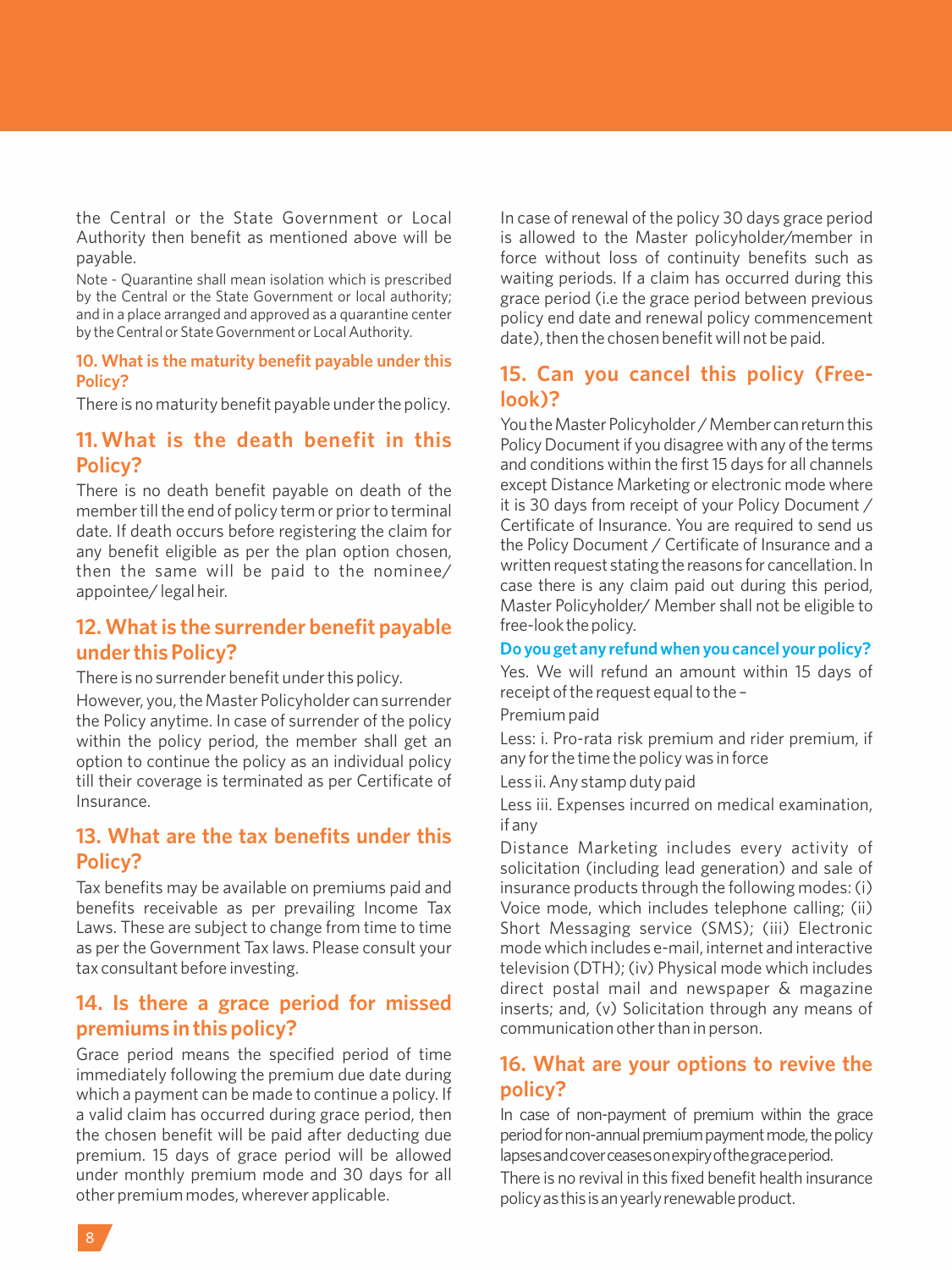# **17. What is the Waiting Period & Survival Period under this Policy?**

Waiting period under different cover options is applicable as follows:

| <b>Cover Option/ Event</b>                   | <b>Waiting Period (in days)</b>                              |
|----------------------------------------------|--------------------------------------------------------------|
| Daily Hospitalization<br>Cash Benefit (DHCB) | 30 (not applicable on<br>hospitalization due to<br>accident) |
| Broken Bones Cover                           | Not Applicable                                               |
| Disability Cover                             | Not Applicable                                               |
| Cancer Cover                                 | 180                                                          |
| Vector Borne Diseases<br>Cover               | 30                                                           |
| Coronavirus Cover                            | 15                                                           |

Waiting Period is not applicable from second policy period onwards in case of continuous renewal of the policy.

For Cancer Cover option, Survival period of 5 days is applicable, i.e. for a claim to be eligible; the life insured should have survived for a period of 5 days from the date of diagnosis of Early/Advanced Stage Cancer.

# **18. What are the exclusions under this Policy?**

Below are the exclusions in the policy:

- 1) Hospitalization primarily for diagnostic / Evaluative procedures where no active regular treatment is given by a doctor or hospitalization for such treatments or procedures customarily and usually performed by Medical Practitioners in the Out Patient Departments or clinics and casualty settings. For COVID-19 the diagnosis done at unauthorized testing centers or inconclusive medical report.
- 2) If the member or Nominee or anyone acting on their behalf advances any claim knowing the claim to be false, dishonest or fraudulent, then this Cover shall be void and any amounts paid or potentially payable under the Cover shall be forfeited.

## 3) **For Daily Hospital Cash Benefit:**

1.Pre-Existing disease:

Pre-Existing disease is defined as any condition, ailment, injury or diseases:

a. That is/are diagnosed by a physician within 48 months prior to the effective date of the policy issued by the insurer or its reinstatement or

b. For which medical advice or treatment was recommended by, or received from, a physician within 48 months prior to the effective date of the policy issued by the insurer or its reinstatement

The above pre-existing exclusion is not under permanent exclusion. Hence, after completion of 48 months from date of issuance or reinstatement, as the case may be, pre-existing exclusion clause will not be applicable.

- 2. For any medical condition or medical procedure resulting directly or indirectly from self-inflicted injuries, attempted suicide, while sane or insane;
- 3. Any existing external congenital anomaly will not be covered, and policy will not be issued for such members having external congenital anomaly. Other than external congenital anomaly all other congenital anomaly will be covered.

Where External Congenital Anomaly means a condition, which is visible and accessible parts of the body and present since birth, and which is abnormal with reference to form, structure or position.

- 4. For any medical condition or any medical procedure arising from the donation of any of the life insured's organs;
- 5. Alcohol or Solvent abuse or taking of Drugs, narcotics or psychotropic substances unless taken in accordance with the lawful directions and prescription of a registered medical practitioner;
- 6. For any medical condition or any medical procedure arising from nuclear contamination; the radioactive, explosive or hazardous nature of nuclear fuel materials or property contaminated by nuclear fuel materials or accident arising from such nature;
- 7. Treatment for injury or illness caused by avocations or activities such as hunting, mountaineering, steeple-chasing, professional sports, racing of any kind, scuba diving, aerial sports, activities such as hand-gliding, ballooning, deliberate exposure to exceptionaldanger;
- 8. Participation by the life insured in a criminal or unlawful act with a criminal intent;
- 9. Taking part in any naval, military or air force operation during peace time;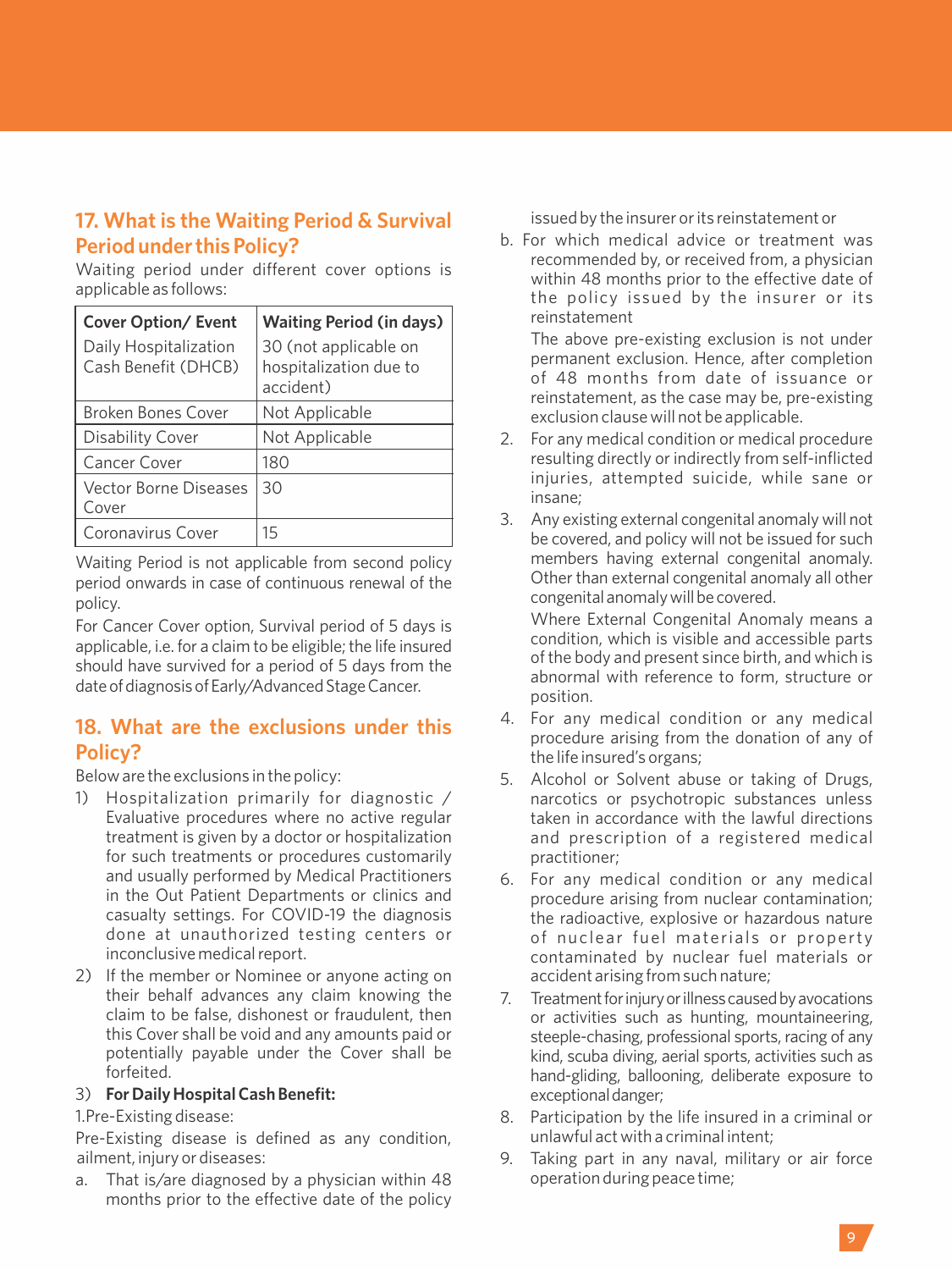- 10. War, invasion, act of foreign enemy, hostilities (whether war be declared or not), armed or unarmed truce, civil war, mutiny, rebellion, revolution, insurrection, military or usurped power, civil commotion, strikes;
- 11. Participation by the life insured in any flying activity, except as a bona fide, fare-paying passenger, pilot, air crew of a recognized airline on regular routes and on a scheduled timetable.
- 12. Hospitalisation which is not medically necessary;
- 13. Any hospitalisation (except due to accident) during the waiting period;
- 14. Purely investigative procedure not resulting, during the same continuous hospitalization, in any treatment or Elective surgery or treatment which is not medically necessary;
- 15. Treatment for weight reduction or weight improvement regardless of whether the same is caused (directly or indirectly) by a medical condition;
- 16. Study and treatment of sleep apnoea;
- 17. Any dental care or surgery of cosmetic nature, extraction of impacted tooth/teeth, orthodontics or orthognathic surgery, or tempero-mandibular joint disorder except as necessitated by an accidental injury;
- 18. Treatment for infertility or impotency, sex change or any treatment related to it, abortion, sterilization and contraception including any complications relating thereto;
- 19. Hospitalisation for treatment arising from pregnancy and it's complications which shall include childbirth or miscarriage and ectopic pregnancy;
- 20. Hospitalisation primarily for diagnosis, X-ray examinations, general physical or medical check-up not followed by active treatment during the hospitalisation period;
- 21. Stay in hospital where no active treatment is given by specialist medical practitioner, where active treatment means treatment which is Medically Necessary and is directed to the cure of the disease or injury;
- 22. Alternative therapies or experimental or unproven procedures or treatments, devices or pharmacological regimens of any description (not recognized by Indian Medical Council) or hospitalisation for treatment under any system other than allopathy;
- 23. Treatment at institutions that do not fall within the scope of hospitals which include places for rest cures, convalescence cures, custodial care in a sanatorium, Homes for persons declared incapable of managing their own affairs, homes for the aged, alcoholics, drug addicts, mentallydisturbed persons and persons in need of care;
- 24. Admission to a nursing home or home for the care of the aged unless related to the treatment of an acute medical condition;
- 25. Cosmetic or plastic surgery except to the extent that such surgery is necessary for the repair of damage caused solely by accidental injuries; treatment of xanthelesema, syringoma, acne and alopecia; circumcision unless necessary for treatment of a disease or necessitated due to an accident;
- 26. Deliberate exposure to exceptional danger (except in an attempt to save human life);
- 27. Any hospitalisation outside of Republic of India;
- 28. Removal of any material that was implanted in a former surgery before Date of Risk commencement of the continuous cover; After completion of 48 months from date of issuance or reinstatement, as the case may be, preexisting exclusion clause will not be applicable
- 29. Hospitalization for correction of birth defects, congenital anomalies or genetic disorders
- 30. Rehabilitation or convalescent care or length beyond customary length of stay
- 4) **For Disability Cover:**

Disability occurring directly or indirectly due to or caused, occasioned, accelerated or aggravated by any of the following will not be covered:

- o Suicide or self-inflicted injury, whether the life assured is medically sane or insane.
- o War, terrorism, invasion, act of foreign enemy, hostilities, civil war, martial law, rebellion, revolution, insurrection, military or usurper power, civil commotion. War means any war whether declared or not.
- o Service in the armed forces, or any police organization, of any country at war or service in any force of an international body
- Taking part in any naval, military or air force operation during peace time.
- o Committing an assault, a criminal offence, an illegal activity or any breach of law with criminal intent.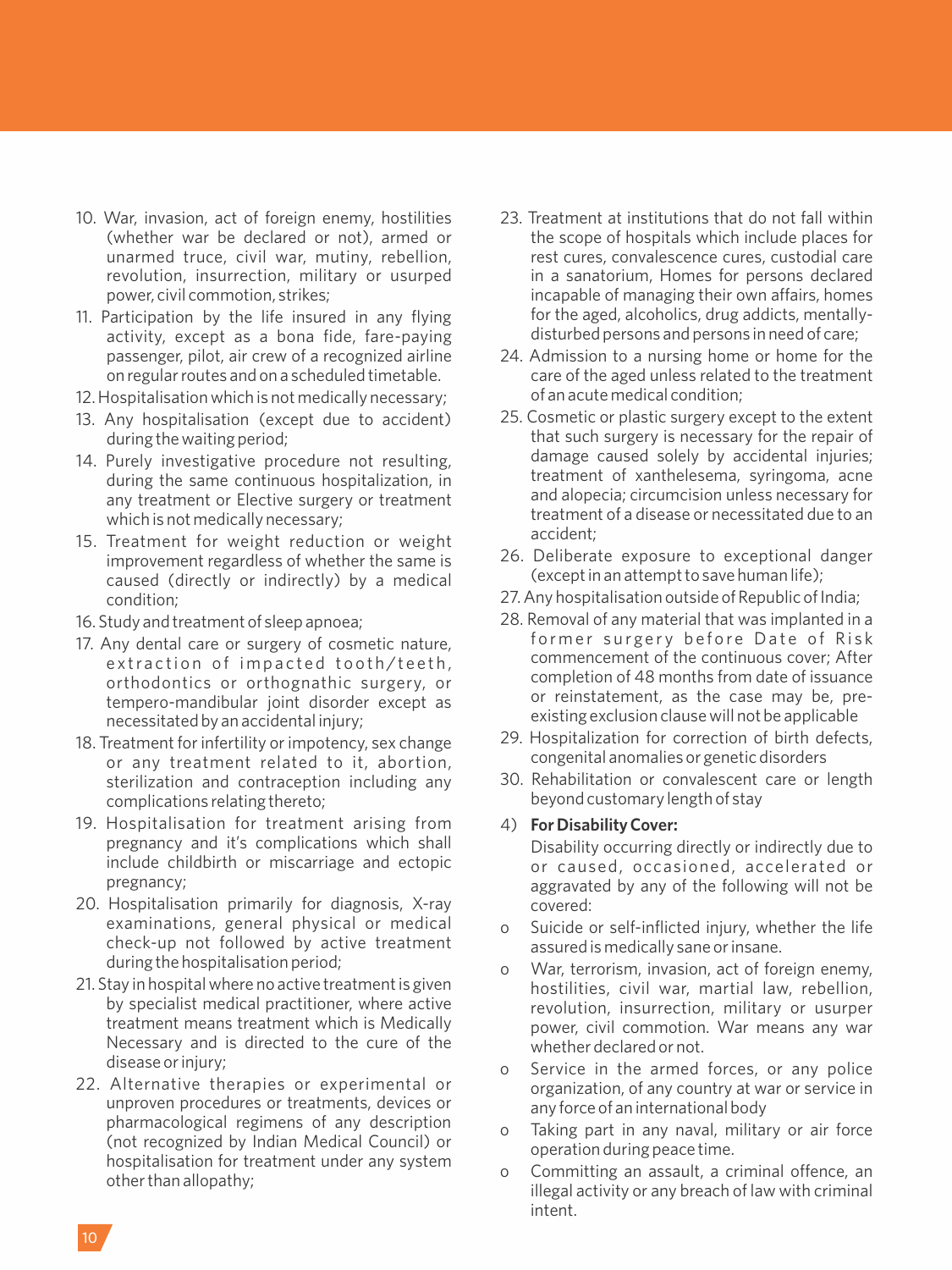- o Alcohol or Solvent abuse or taking of Drugs, narcotics or psychotropic substances unless taken in accordance with the lawful directions and prescription of a registered medical practitioner
- o Poison, gas or fumes (voluntary or involuntarily, accidentally or otherwise taken, administered, absorbed or inhaled).
- o Participation by the insured person in any flying activity, except as a bona fide, fare-paying passenger, pilot, air crew of a recognized airline on regular routes and on a scheduled timetable.
- o Taking part in professional sport(s) or any adventurous pursuits or hobbies. "Adventurous Pursuits or Hobbies" includes any kind of racing (other than on foot or swimming), potholing, rock climbing (except on man-made walls), hunting, mountaineering or climbing requiring the use of ropes or guides, any underwater activities involving the use of underwater breathing apparatus including deep sea diving, sky diving, cliff diving, bungee jumping, paragliding, hand gliding and parachuting.
- o Nuclear Contamination; the radioactive, explosive or hazardous nature of nuclear fuel materials or property contaminated by nuclear fuel materials or accident arising from such nature.

#### 5) **For Vector Borne Diseases Cover:**

Any Treatment other than for vector borne diseases as listed in the Part C of section 9 above. Admission to hospital for less than 24 hours.

## 6) **For Cancer Cover:**

No benefit shall be payable under the policy in respect of Early Stage Cancer or Advanced Stage Cancer, resulting directly or indirectly from or caused or contributed by (in whole or in part):

- Any pre-existing Cancer including Carcinoma in Situ
- Nuclear, biological or chemical contamination (NBC)
- The policy shall terminate and no benefit shall be payable under the policy if the diagnosis or signs or symptoms (related to the diagnosed Cancer) first occurred during the waiting period.

Pre-existing cancer means any condition as follows:

Pre-Existing disease is defined as any condition, ailment, injury or diseases

- That is  $/$  are diagnosed by a physician within 48 months prior to the effective date of the policy issued by the insurer or its reinstatement or
- For which medical advice or treatment was recommended by, or received from, a physician within 48 months prior to the effective date of the policy issued by the insurer or its reinstatement.
- The above pre-existing exclusion is not under permanent exclusion. Hence, after completion of 48 months from date of issuance or reinstatement, as the case may be, pre-existing exclusion clause will not be applicable Diagnosis and treatment outside India

**Suicide Exclusion:** This is not applicable under this policy.

## **19. What are the conditions under which the cover shall terminate?**

By "terminal date" we mean the cover ceasing date. i.e. In case the member is not eligible for further coverage based on the scheme rules, the premium for that member will not be paid. Consequently, the cover will cease.

The insurance coverage will also cease at the earliest of:

- 1. Member with age 66 years as on last birthday for Cancer Cover & Coronavirus Cover and 80 years for other cover options
- 2. Termination of contract with the Master Policyholder and member does not wants to continue as individual member till end of term as per Certificate of Insurance
- 3. Non-payment of regular premium during the grace period
- 4. Occurrence of death of the member
- 5. DHCB for the child on attaining age 25 years

**20. Nomination:** The member can appoint a nominee as per section 39 of the Insurance Act, 1938 as amended from time to time. For more details please refer to our website www.indiafirstlife.com.

**21. Assignment:** As per the provisions of Section 38 of the Insurance Act, 1938 as amended from time to time. For more details please refer to our website www.indiafirstlife.com.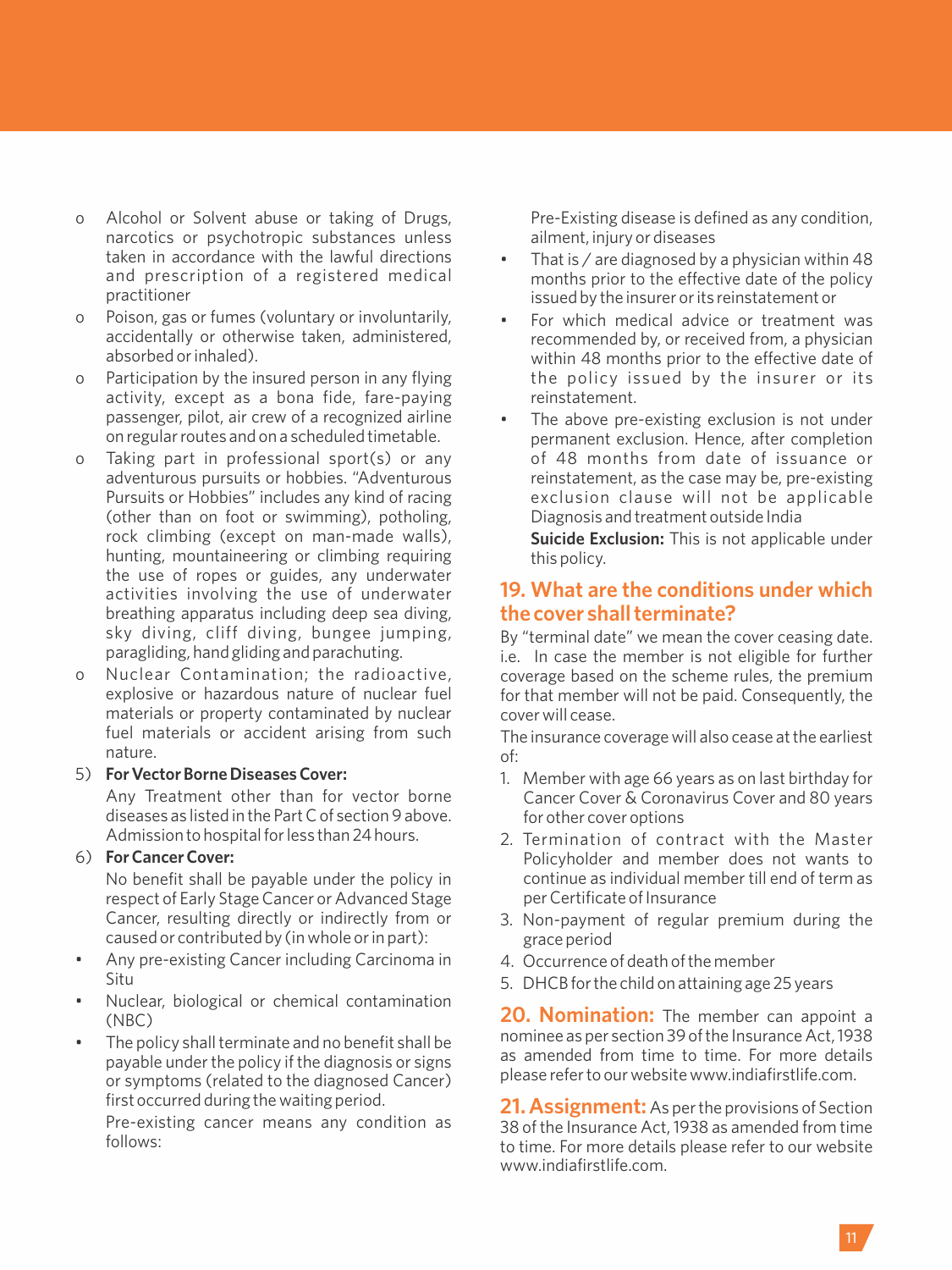# **22. You are prohibited from accepting rebate in any form**

## **Prohibition of Rebate: Section 41 of the Insurance Act, 1938, as amended from time to time, states**

1) No person shall allow or offer to allow, either directly or indirectly, as an inducement to any person, to take or renew or continue an insurance in respect of any kind of risk relating to lives or property in India, any rebate of the whole or part of the commission payable or any rebate of the premium shown on the Policy, nor shall any person taking out or renewing or continuing a Policy accept any rebate, except such rebate as may be allowed in accordance with the published prospectuses or tables of the insurer.

2) Any person making default in complying with the provisions of this section shall be liable for a penalty which may extend to ten lakh rupees.

# **23. What happens in case of submission of information which is false or incorrect?**

Fraud, Misrepresentation and forfeiture would be dealt with in accordance with provisions of Sec 45 of the Insurance Act 1938, as amended from time to time.

Indisputability Clause: Extract of Section 45 of the Insurance Act 1938, as amended from time to time states

1) No policy of life insurance shall be called in question onanygroundwhatsoeveraftertheexpiryofthreeyears from the date of the policy, i.e., from the date of issuance of the policy or the date of commencement of risk or the date of revival of the policy or the date of the rider to the policy,whicheverislater.

2) A policy of life insurance may be called in question at any time within three years from the date of issuance of the policy or the date of commencement of risk or the date of revival of the policy or the date of the rider to the policy, whichever is later, on the ground of fraud: Provided that the insurer shall have to communicate in writing to the insured or the legal representatives or nominees or assignees of the insured the grounds and materialsonwhichsuchdecisionisbased.

3) Notwithstanding anything contained in subsection (2), no insurer shall repudiate a life insurance policy on the ground of fraud if the insured can prove that the mis-statement of or suppression of a material fact was true to the best of his knowledge and belief or that there was no deliberate intention to

suppress the fact or that such mis-statement of or suppression of a material fact are within the knowledge of the insurer: Provided that in case of fraud, the onus of disproving lies upon the beneficiaries, in case the policyholder is not alive.

4) Apolicy of life insurance may be called in question at any time within three years from the date of issuance of the policy or the date of commencement of risk or the date of revival of the policy or the date of the rider to the policy, whichever is later, on the ground that any statement of or suppression of a fact material to the expectancy of the life of the insured was incorrectly made in the proposal or other document on the basis of which the policy was issued or revived or rider issued: Provided that the insurer shall have to communicate in writing to the insured or the legal representatives or nominees or assignees of the insured the grounds and materials on which such decision to repudiate the policy of life insurance is based: Provided further that in case of repudiation of the policy on the ground of misstatement or suppression of a material fact, and not on the ground of fraud, the premiums collected on the policy till the date of repudiation shall be paid to the insured or the legal representatives or nominees or assignees of the insured within a period of ninety days from the date of suchrepudiation.

5) Nothing in this section shall prevent the insurer from calling for proof of age at any time if he is entitled to do so, and no policy shall be deemed to be called in question merely because the terms of the policy are adjusted on subsequent proof that the age of the Life Insuredwas incorrectlystatedintheproposal.

## **24. About IndiaFirst Life Insurance**

We've had Bank of Baroda, Andhra Bank (now, Union Bank of India) and Legal & General as our founding partners. After journeying with us through our years of growth, Legal & General sold its stake in February 2019 to Carmel Point Investments India Private Limited, a body corporate incorporated under the laws of Mauritius and owned by private equity funds managed by Warburg Pincus LLC, New York, United States. This is the first deal wherein a private equity fund has taken an interest in a life insurance company. In April 2020, Andhra Bank was amalgamated into The Union Bank of India. Our shareholding pattern as of today stands at: Bank of Baroda - 44%, Union Bank of India – 30% and Carmel Point Investments India PrivateLimited–26%.